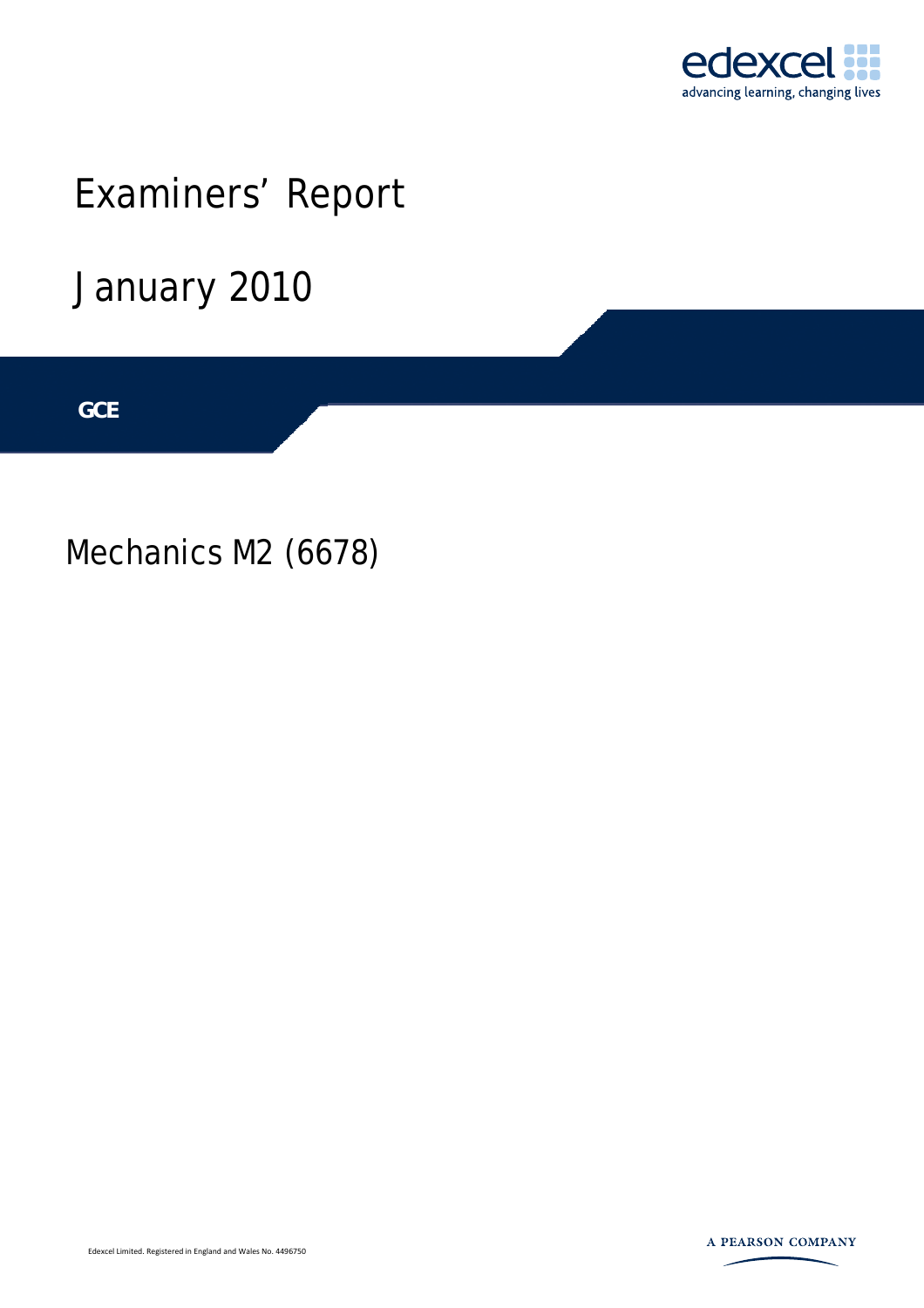Edexcel is one of the leading examining and awarding bodies in the UK and throughout the world. We provide a wide range of qualifications including academic, vocational, occupational and specific programmes for employers.

Through a network of UK and overseas offices, Edexcel's centres receive the support they need to help them deliver their education and training programmes to learners.

For further information, please call our GCE line on 0844 576 0025, our GCSE team on 0844 576 0027, or visit our website at www.edexcel.com.

If you have any subject specific questions about the content of this Examiners' Report that require the help of a subject specialist, you may find our Ask The Expert email service helpful.

Ask The Expert can be accessed online at the following link:

http://www.edexcel.com/Aboutus/contact-us/

January 2010 Publications Code UA023035 All the material in this publication is copyright © Edexcel Ltd 2010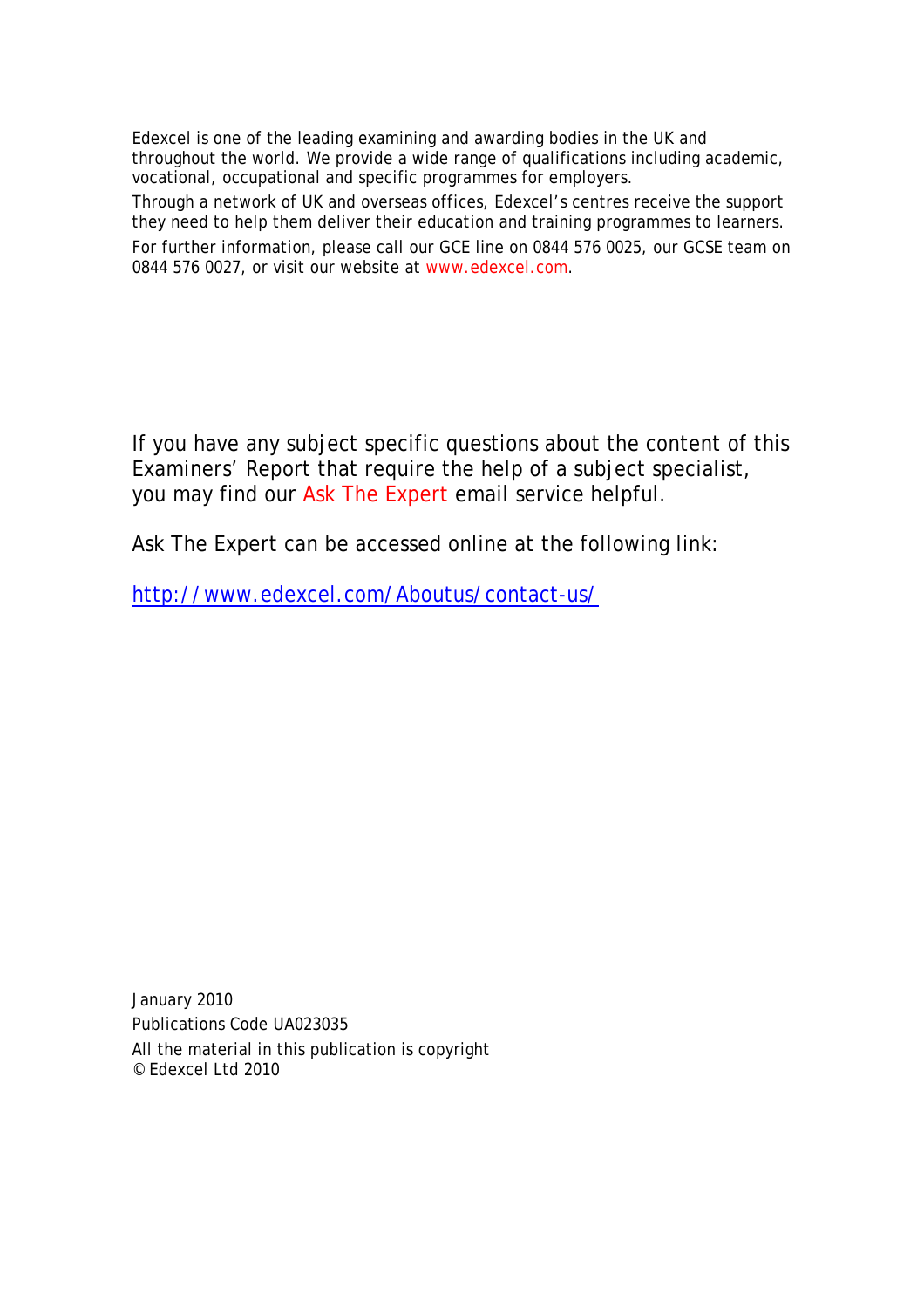### **Mechanics Unit M2 Specification 6678**

#### **Introduction**

Despite the more challenging aspects of some questions, this paper proved to be accessible to the candidates with many correct and succinct solutions on offer and only a small number of blank responses. The best work was clearly set out and accompanied by clearly labelled diagrams. Candidates should be advised to pay attention to the presentation of their answers: work where there is no diagram, more than one force is referred to as "*F*", all unknown velocities are "*v*" and all unknown distances "*x*" is very difficult to follow and these candidates invariably manage to confuse themselves and the examiners.

In calculations the numerical value of g which should be used is 9.8, as advised on the front of the question paper. Final answers should then be given to 2 (or 3) significant figures - more accurate answers will be penalised once per question. Candidates should also be aware that marks are usually only given for work that is in the appropriate part of the question.

If a candidate runs out of space in which to give his/her answer then he/she is advised to use a supplementary sheet - if a centre is reluctant to supply extra paper then it is crucial for the candidate to say whereabouts in the script the extra working is going to be done.

#### **Report on individual questions**

#### **Question 1**

The majority of candidates offered confident responses to this opening question. Most of them successfully integrated the given velocity to find out the displacement of the particle. When it came to finding out the time of minimum velocity, most candidates used calculus again to find acceleration and made it equal to zero but some preferred to complete the square or use the expression for the turning point of a parabola. A few candidates attempted to find the time when the velocity of the particle was zero, believing this to be the minimum. A common error was find the minimum velocity and substitute this, rather than the time, into the displacement equation.

#### **Question 2**

This question was very well answered by the majority of candidates. The momentum and impact equations were often correct - the most common error was lack of consistency in signs between their equations. A surprising number of candidates did not draw a diagram which possibly made it more difficult to avoid these sign errors. Only a small number of candidates quoted the impact law the wrong way round.

A significant number of candidates had *P* going to the left after the collision, obtaining a velocity of  $u(e-1)$ . However, they almost always failed to realise that this was a negative answer, ignoring the fact that the question had asked for speed.

A number of candidates, who started with two correct equations, went on to lose marks at the end due to algebraic errors in solving the simultaneous equations.

#### **Question 3**

Most candidates showed a sound understanding of the mechanics involved in this question and gave a completely correct solution. Although candidates were allowed the choice of method, the work energy method was by far the most popular approach. Some candidates went wrong by considering both the change in potential energy and the work done against the weight. Some were clearly confused, and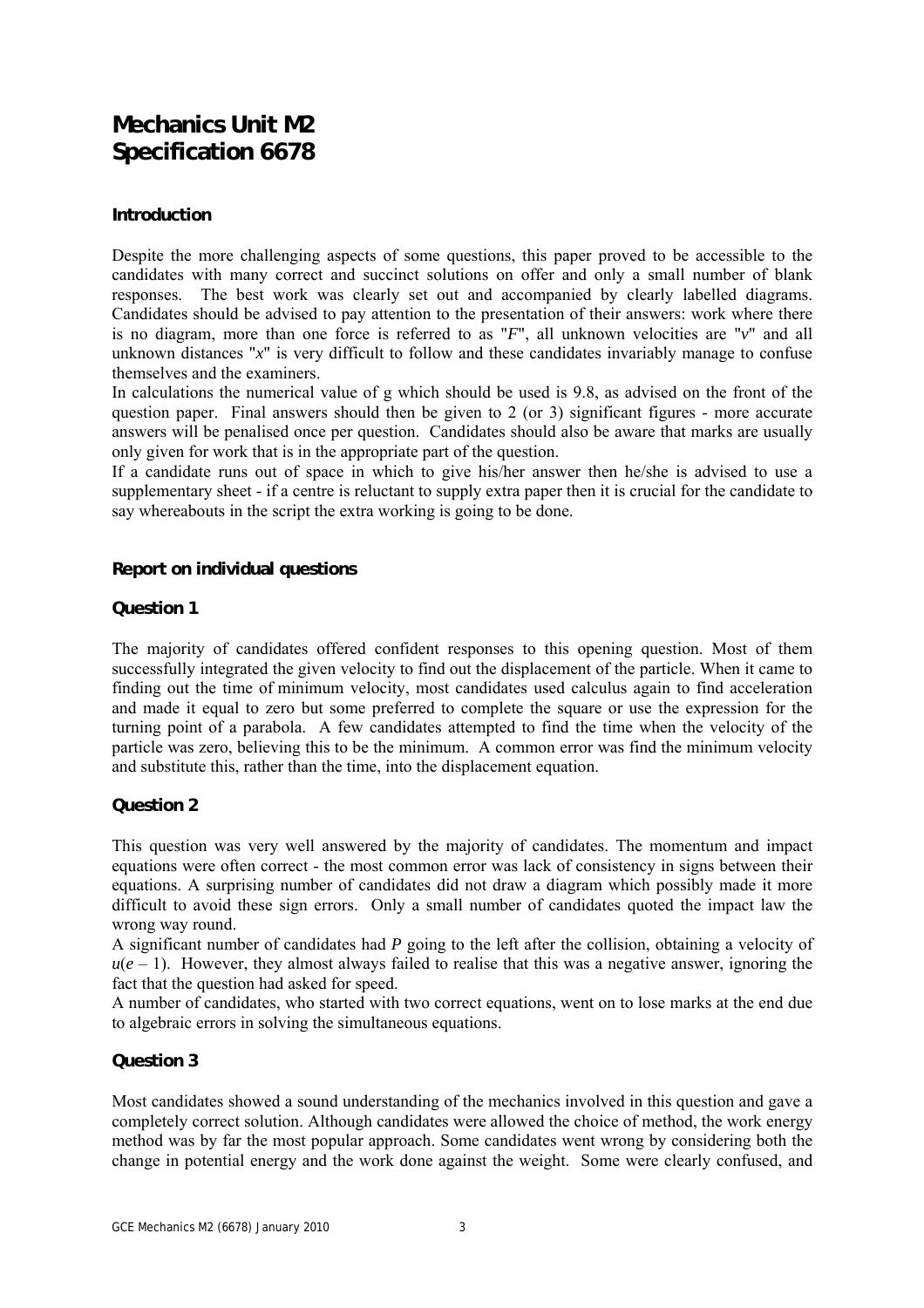offered inconsistent equations involving forces and energy, usually because they had omitted the distance when considering the work done against the resistance.

The alternative method of finding the acceleration and then using  $F = ma$  was equally successful. The most common error was an incorrect sign in the equation of motion.

#### **Question 4**

Many candidates did not recognise this as a question on the impulse-momentum principle in vector form. Many of the weaker candidates simply worked with the given magnitudes. Some realised the need to resolve, but resolved and used only the component in the initial direction. Those candidates who resolved correctly had no problems with finding the magnitude of the impulse, though some left their answer as a vector.

Most candidates with an impulse (or change in velocity) in component form went on to find an angle. Unfortunately the majority of them found the supplementary angle, the angle to *BA* instead of *AB*, often without reference to a diagram with a marked angle.

Some candidates who struggled to find the impulse made a fresh start to find the angle, often drawing a correct vector triangle and using trigonometry to find the correct angle (or its supplement) without realising that the same diagram could have helped them with the impulse.

#### **Question 5**

Very few students were unable to find the magnitude of the resistance to motion in (a) although some did produce some lengthy arguments before achieving the required solution. Others omitted to justify that the resistance had the same magnitude as the driving force.

In part (b) most candidates were able to attempt the equation of motion, although some failed to notice or to take correct account of the fact that this cyclist is moving down the road, rather than up, resulting in several sign errors. Most candidates were able to manipulate the equation, successfully

incorporating *u*  $F = \frac{24}{\pi}$  (or equivalent) and going on to obtain and solve a quadratic equation.

#### **Question 6**

There were very few correct solutions to this question that did not involve taking moments about *B*. Many candidates seemed to assume that the lack of any information about the direction of the force at *B* was an omission rather than a hint on how to proceed.

Those candidates who started by taking moments about *B* usually reached the required answer without difficulty. The most common errors involved confusion between sine and cosine, and inappropriate accuracy in the final answer after using a decimal approximation for *g*.

Alternative methods involving the force at *B* rarely produced a complete solution. Many candidates assumed that the direction of this force involved the angle  $\alpha$ , thus simplifying the algebraic manipulation of their force and moment equations. Those who introduced an unknown angle usually struggled to reach a valid answer, although a handful of concise, correct solutions were seen.

#### **Question 7**

(a) The method was understood by most candidates and there was no problem in forming a moments

equation for the centre of mass. Common errors included simplifying  $\frac{4 \times 3}{3\pi}$  to  $4\pi$  rather than  $\frac{4}{\pi}$ ,

using the area of a circle rather than a semicircle, and the use of 6 for the radius of the semicircle. From a correct table, accuracy marks were often lost in the moments equation because of a sign error. In general, those candidates who set out the masses and distances in a table tended to make fewer errors.

Many candidates made it more difficult to obtain the given answer by taking their measurements from *PQ* and attempting to subtract their result from 2*x*, although this was often successfully completed.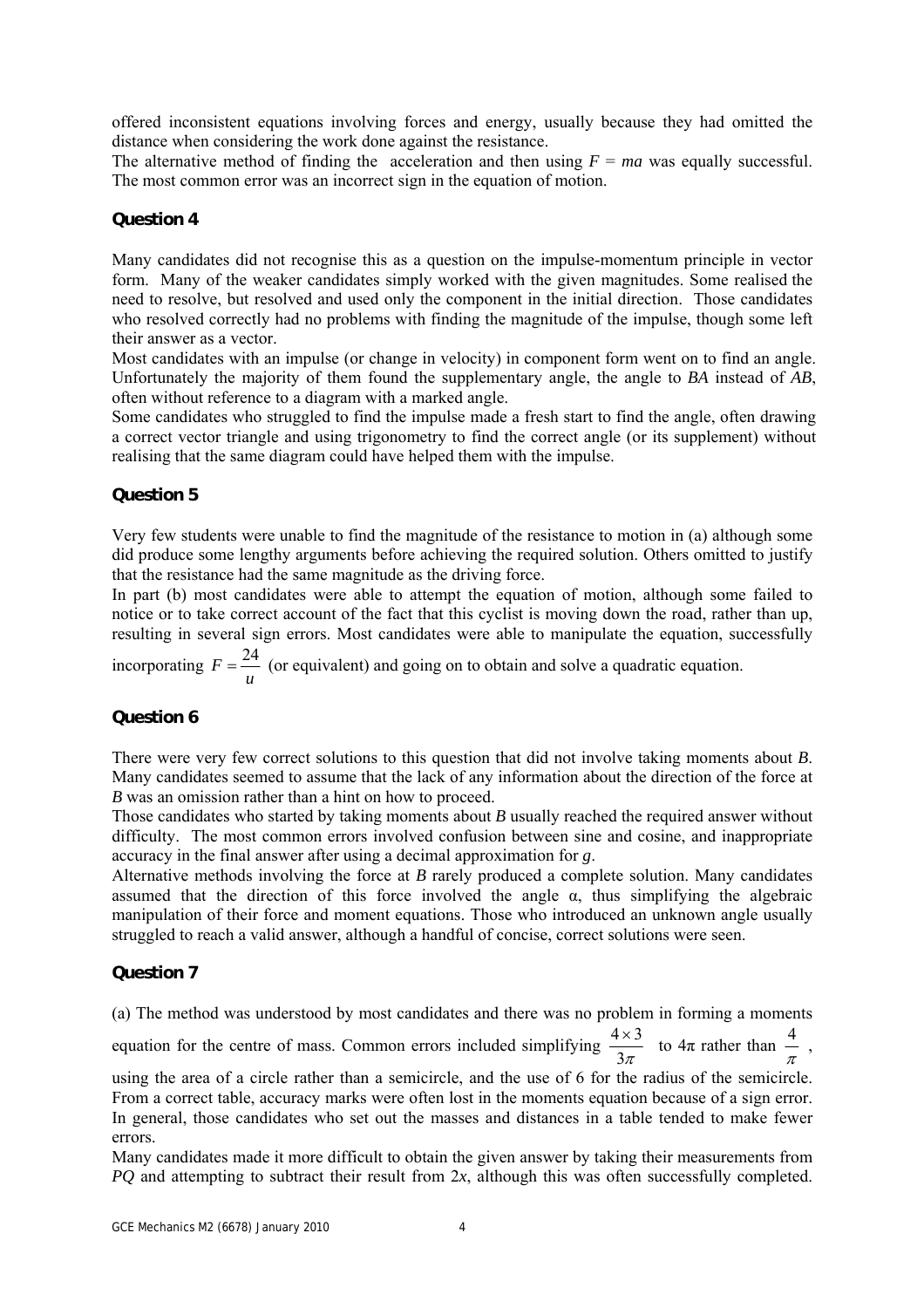One advantage of this approach was that they were less likely to make a sign error in their moments equation.

Candidates very rarely justified the modulus sign at all, with most candidates simply writing the final answer after their last line of working. Students who had a negative coefficient for the  $x^2$  term in the numerator were more likely to deal with this.

(b) The fact that the answer was given did guide some candidates to the correct result, indicating that they clearly appreciated the 'show that' nature of the question. Most candidates substituted  $x = 2$ correctly into the given result and went on to find the tangent of an angle. Many candidates did identify the correct triangle although some went to great lengths to find the distance of the centre of mass from *SP* as an expression in  $\dot{x}$ , not realising that it could be found by symmetry. Furthermore, they often did not then realise that their expression cancelled to 6.

Many of those who made progress with this part found the angle to the vertical, with quite a few unconvincingly converting to the given result or simply leaving it as the reciprocal.

#### **Question 8**

(a) Many correct solutions were seen, with the majority of candidates clearly familiar with the method for deriving the equation of the parabolic path. However some candidates substituted into all the *suvat* equations and were clearly struggling to find a way forward.

(b) Those candidates who were not able to complete (a) started afresh at this point, and were often successful in earning marks in this part. Most candidates used the given formula to find *R* having identified this as the value of *x* when  $y = 0$ . Some candidates used the fact that maximum height occurs when 2  $x = \frac{R}{a}$ , but many preferred to work with the initial information and to use  $v^2 = u^2 + 2as$ to find *H*.

(c) Only a few candidates made a concerted attempt at this part with a correct solution a rarity. Most attempts used a vector approach rather than calculus. Several candidates demonstrated an understanding of perpendicular vectors, and the partially correct velocity  $\begin{bmatrix} a & b \\ c & d \end{bmatrix}$ ⎠ ⎞  $\overline{\phantom{a}}$ ⎝  $\big($ − *u cu* in place of the correct

answer  $\overline{\phantom{a}}$  $\overline{\phantom{a}}$  $\overline{\phantom{a}}$  $\overline{\phantom{a}}$  $\parallel$  $\lfloor$  $\lfloor$  $\mathsf I$ − *c u* was quite common. Diagrams were rarely seen, possibly accounting for the common

incorrect answer  $\begin{vmatrix} u \\ -cu \end{vmatrix}$ ⎠ ⎞  $\parallel$ ⎝  $\sqrt{}$ − *cu u* . Confusion between distances and velocities often marred any work beyond this stage.

⎠

⎝

⎛

*u*

⎞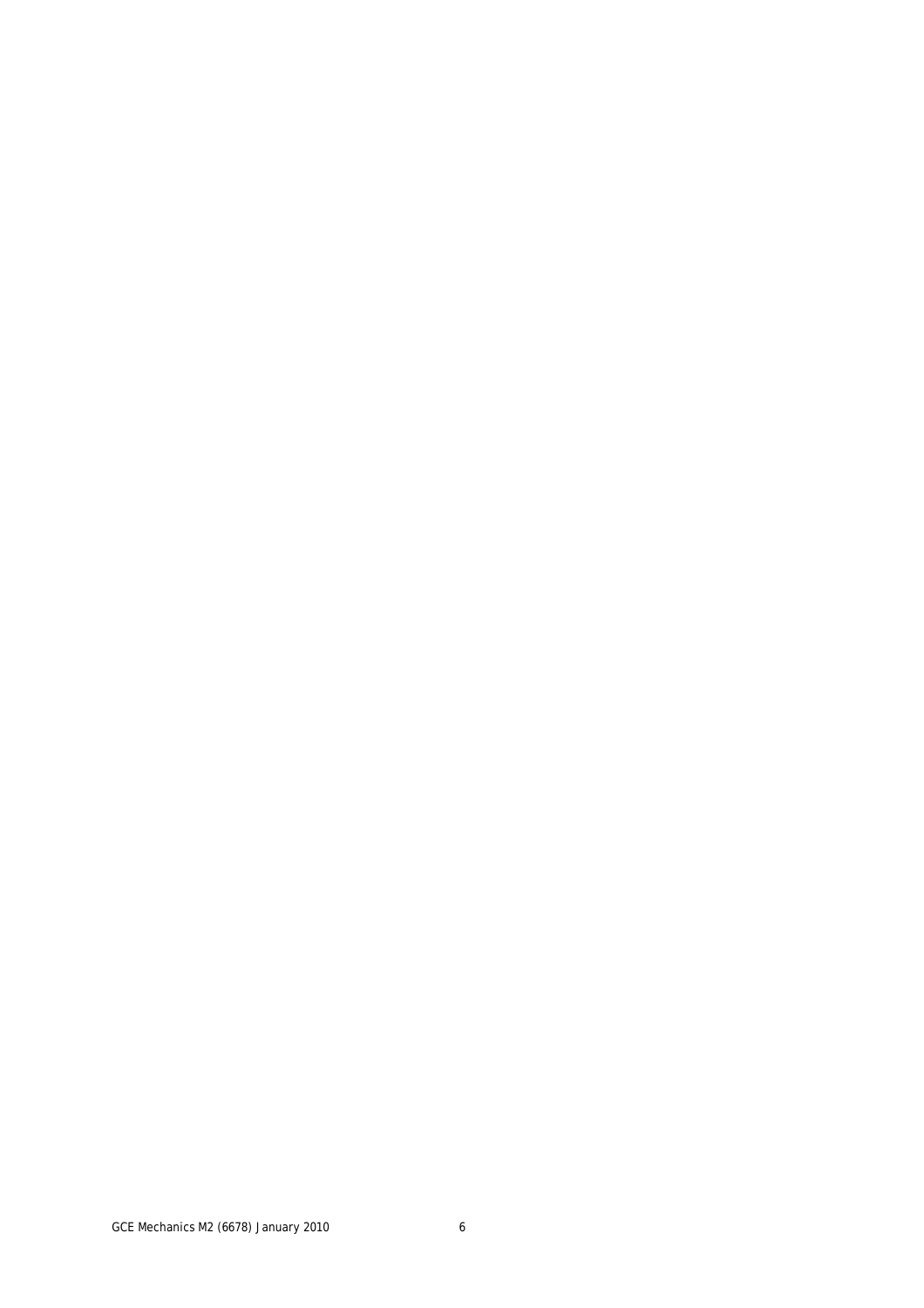## **Grade Boundaries**

| Module                                     | 80 | 70 | 60 | 50 | 40 |
|--------------------------------------------|----|----|----|----|----|
| 6663 Core Mathematics C1                   | 63 | 54 | 46 | 38 | 30 |
| 6664 Core Mathematics C2                   | 54 | 47 | 40 | 33 | 27 |
| 6665 Core Mathematics C3                   | 59 | 52 | 45 | 39 | 33 |
| 6666 Core Mathematics C4                   | 61 | 53 | 46 | 39 | 32 |
| 6667 Further Pure Mathematics FP1          | 64 | 56 | 49 | 42 | 35 |
| 6674 Further Pure Mathematics FP1 (legacy) | 62 | 54 | 46 | 39 | 32 |
| 6675 Further Pure Mathematics FP2 (legacy) | 52 | 46 | 40 | 35 | 30 |
| 6676 Further Pure Mathematics FP3 (legacy) | 59 | 52 | 45 | 38 | 32 |
| 6677 Mechanics M1                          | 61 | 53 | 45 | 38 | 31 |
| 6678 Mechanics M2                          | 53 | 46 | 39 | 33 | 27 |
| 6679 Mechanics M3                          | 57 | 51 | 45 | 40 | 35 |
| 6683 Statistics S1                         | 65 | 58 | 51 | 45 | 39 |
| 6684 Statistics S2                         | 65 | 57 | 50 | 43 | 36 |
| 6689 Decision Maths D1                     | 67 | 61 | 55 | 49 | 44 |

The table below gives the lowest raw marks for the award of the stated uniform marks (UMS).